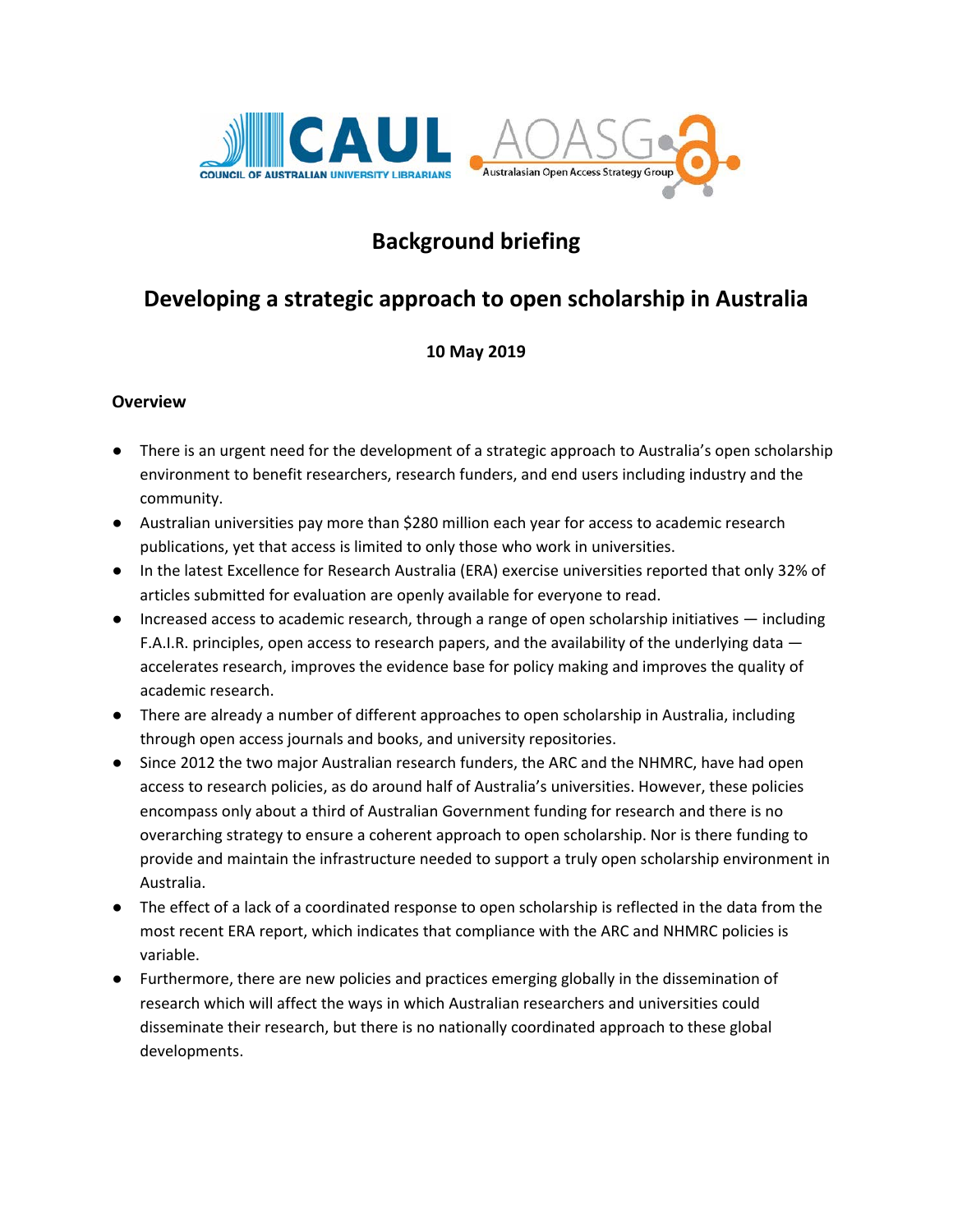### **Introduction**

Increasing access to academic research increases opportunities for collaboration among researchers<sup>[1](#page-1-0)</sup> and industry, especially internationally; increases the pace of discovery<sup>[2](#page-1-1)</sup>; provides more opportunities for public engagement with research; and supports a stronger evidence base for the development of policy<sup>[3](#page-1-2)</sup>.

Open scholarship, which includes sharing of methods, data and code as well as publications though open access, not only increases the reach and impact of research but also underpins research integrity by favouring scrutiny and improving the reproducibility of research<sup>[4](#page-1-3)</sup>.

Open scholarship is also important in order to address one of the key challenges in the global research landscape: the rising cost of access to new knowledge. The cost of academic books, subscriptions to major journals, or for downloading copies of single articles, have risen steadily over more than 20 years. In Australia and in most countries the costs of research, publication and access are largely covered by public funding, but only those associated with universities have good access: the public, governments and industry have limited access to research outputs. There is a tension between the need for research institutions to disseminate their research outputs as widely as possible to increase impact and citations, and the publishers' commercial drivers to transfer copyright ownership from authors, lock the research up in closed access databases, and then sell access back to only those who can afford it.

Over the past 10-1[5](#page-1-4) years there have been many innovations in publishing policies<sup>5</sup> and practices<sup>[6](#page-1-5)</sup> which are driving a transition globally from subscription-based publishing and closed research practices to more open access to research publications and to open scholarship more generally. Most notable examples for journal publishing (sometimes known as "gold" open access) are moves from groups of European funders and others through the Plan  $S^7$  $S^7$  and OA 2020 $^8$  $^8$  initiatives, and challenges to the dominance of large publishers through the cancellation of deals with these publishers<sup>[9](#page-1-8)</sup>.

For repository-based open access (sometimes known as "green" open access) there are other strong global collaborations, led by the Confederation of Open Access Repositories, that are seeking to redefine the role of university and subject specific repositories<sup>[10](#page-1-9)</sup>. Alongside these initiatives there are other

 $\overline{a}$ 

<span id="page-1-0"></span><sup>1</sup> <http://opensourcemalaria.org/>

<span id="page-1-1"></span><sup>2</sup> <https://wellcome.ac.uk/funding/guidance/open-access-policy>

<span id="page-1-2"></span> $3$  <https://apo.org.au/>

<span id="page-1-3"></span><sup>4&</sup>lt;br>[https://www.nature.com/articles/s41562-016-0021.pdf?WT.mc\\_id=SFB\\_NATHUMBEHAV\\_1701\\_Japan\\_website](https://www.nature.com/articles/s41562-016-0021.pdf?WT.mc_id=SFB_NATHUMBEHAV_1701_Japan_website)<sup>4</sup>

<span id="page-1-4"></span><sup>5</sup> Budapest Open Access Initiativ[e http://www.budapestopenaccessinitiative.org/](http://www.budapestopenaccessinitiative.org/)

<span id="page-1-5"></span><sup>&</sup>lt;sup>6</sup> Innovations in Scholarly Communication <https://101innovations.wordpress.com/>

<span id="page-1-6"></span><sup>7</sup> Plan S <https://www.coalition-s.org/>

<span id="page-1-7"></span><sup>8</sup> OA 2020 <https://oa2020.org/>

<span id="page-1-8"></span><sup>9</sup> SPARC Big Deal Cancellation Tracking <https://sparcopen.org/our-work/big-deal-cancellation-tracking/>

<span id="page-1-9"></span><sup>10</sup> Next Generation Repositorie[s https://www.coar-repositories.org/activities/advocacy-leadership/working-group-next-generation](https://www.coar-repositories.org/activities/advocacy-leadership/working-group-next-generation-repositories/)[repositories/](https://www.coar-repositories.org/activities/advocacy-leadership/working-group-next-generation-repositories/)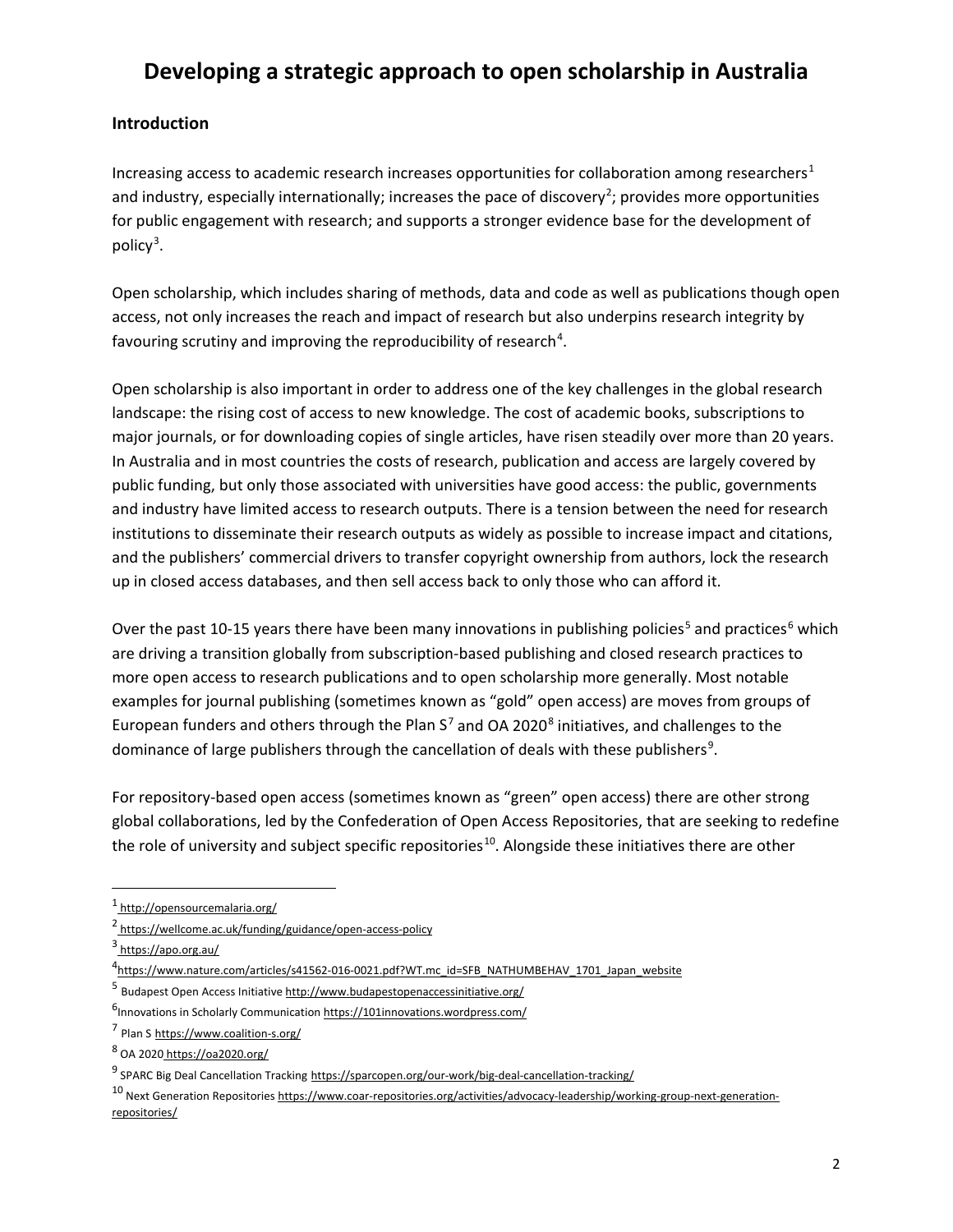innovative developments, such as the increasing use across many disciplines of "preprints" (unpublished versions of research articles) to accelerate the sharing of research $11 - a$  $11 - a$  practice that is well established in physics, for example.

#### **International policy developments**

There are many diverse approaches being undertaken internationally to open scholarship and the most successful are ones that are carefully planned, and nationally or regionally coordinated. To that end a number of countries are developing national implementation plans<sup>[12](#page-2-1)</sup> in order to move forward strategically at a national level. A European analysis has suggested that there are substantial cost savings to be made if there were to be national-scale transitions to open publishing, though it would be necessary to confirm the applicability of this modelling in Australia<sup>13</sup>.

#### **The situation in Australia**

In 2016 the Productivity Commission recommended the need for a National Open Access policy and in 2017<sup>[14](#page-2-3)</sup> the Government accepted that recommendation. However, there is still no Federal policy on open scholarship.

In 2018 the AOASG proposed a national approach to open scholarship. This proposal was accepted by the House of Representatives Standing Committee on Employment, Education and Training in 2018 in its inquiry into the Australian Government Funding Arrangements for non-NHMRC Research. The Committee recommended that "the Australian Government develop a more strategic approach to Australia's open scholarship environment."

The effect of a lack of a coordinated response to open scholarship is reflected in data from the most recent Excellence in Research Australia report which found that only 32% of research articles submitted for that report were open access $^{15}$ .

Despite global initiatives and national policy recommendations, in Australia the predominant model of publishing the final output of research – usually in a journal – therefore remains subscription-based. This model is dominated by overseas for-profit publishers, is expensive<sup>[16](#page-2-5)</sup> and does not serve the best interests of Australian universities, the economy, or the wider public. In 2017 Australian universities

 $\overline{a}$ 

<span id="page-2-0"></span><sup>11</sup> Accelerating Science and Publication in biology<https://asapbio.org/>

<span id="page-2-1"></span><sup>12</sup> French National Plan for Open Science [https://libereurope.eu/blog/2018/07/05/frenchopenscienceplan;](https://libereurope.eu/blog/2018/07/05/frenchopenscienceplan) Swedish Plan for Open Access http://www.kb.se/dokument/open%20access/OpenAccess\_National\_Library\_Sweden\_2017\_2019.pdf

<span id="page-2-2"></span><sup>13</sup> Schimmer, R.; Geschuhn, K.K.; Vogler, A. (2015): 'Disrupting the subscription journals' business model for the necessary large-scale transformation to open access' [\(http://dx.doi.org/10.17617/1.3\)](http://dx.doi.org/10.17617/1.3)

<span id="page-2-3"></span><sup>14</sup> Government Response to Productivity Commission's intellectual property repor[t https://www.communications.gov.au/departmental](https://www.communications.gov.au/departmental-news/government-response-productivity-commissions-intellectual-property-report)[news/government-response-productivity-commissions-intellectual-property-report](https://www.communications.gov.au/departmental-news/government-response-productivity-commissions-intellectual-property-report)

<span id="page-2-4"></span><sup>15</sup> <https://dataportal.arc.gov.au/ERA/NationalReport/2018/pages/section1/open-access/>

<span id="page-2-5"></span><sup>16</sup> https://www.theguardian.com/science/2017/jun/27/profitable-business-scientific-publishing-bad-for-science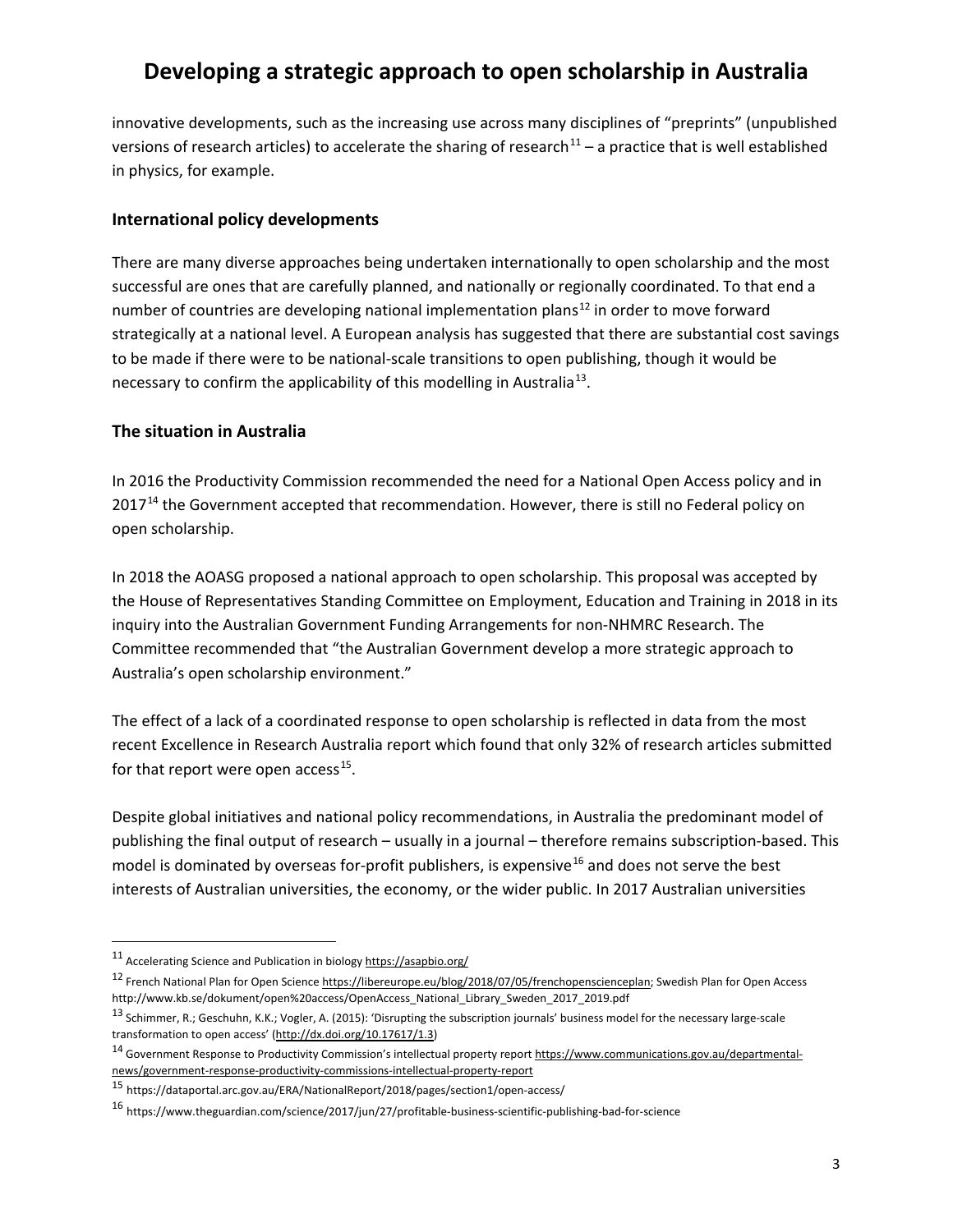spent more than \$280 million<sup>[17](#page-3-0)</sup> on journal subscriptions (the national cost, including subscriptions paid by health, government and industry sectors, is actually much higher, but there is no national data source for this).

These costs have been mitigated through the adoption of a consortium approach to subscriptions, led by CAUL and including all 39 public Australian universities, the eight New Zealand universities, and other research organisations in both countries. Consortium subscriptions offer significant costs savings for the organisations involved, and therefore a more effective use of public funding, but the costs of subscriptions are nonetheless rising at a much higher rate than research funding.

The two major Australian government research funders, the ARC and the NHMRC, have open access policies, as do around half of Australia's universities. Open access is specified in the CSIRO Statement of Expectations<sup>18</sup>.

The Australian Government has previously invested money in open access infrastructure in terms of providing funding for development of university repositories through the National Collaborative Research Infrastructure Strategy for the Australian Research Repositories Online to the World (ARROW) and Rural Universities Building Research Infrastructure Collaboratively (RUBRIC) projects, and the Australian Scheme for Higher Education Repositories (ASHER)<sup>[19](#page-3-2)</sup> project. However, there is no ongoing central support for these repositories and no national coordination.

There are many other organisations in Australia, including federally funded initiatives such as the Australian Research Data Commons (ARDC), Creative Commons Australia, universities, advocacy groups, societies and peak bodies, who have initiatives in one or more areas of open scholarship. It is also a key principle for major projects like the Square Kilometre Array (SKA). The governments, research organisations and researchers behind SKA recognised from the outset that it would produce more data than any one research group or research organisation could handle, and have adopted open data access schemes for many SKA instruments.

The various Australian initiatives often overlap and include support for open data, open journal and book publishing, open educational resources and policy development such as the F.A.I.R. (Findable, Accessible, Interoperable, Reusable)<sup>[20](#page-3-3)</sup> statement. Although there are discussions among these groups there is no one body that is responsible for coordination, nor is there any dedicated funding for a strategic approach.

 $\overline{a}$ 

<span id="page-3-0"></span><sup>17</sup> Data from the Council of Australian University Librarians <https://www.caul.edu.au/programs-projects/statistics>

<span id="page-3-1"></span><sup>18</sup> https://www.csiro.au/en/About/Leadership-governance/Minister-and-Board/Statement-of-Expectations

<span id="page-3-2"></span><sup>19</sup> <https://archive.industry.gov.au/science/ResearchInfrastructure/Pages/ASHERandIAP.aspx>

<span id="page-3-3"></span><sup>20</sup> F.A.I.R. Open Access Statement https://www.fair-access.net.au/